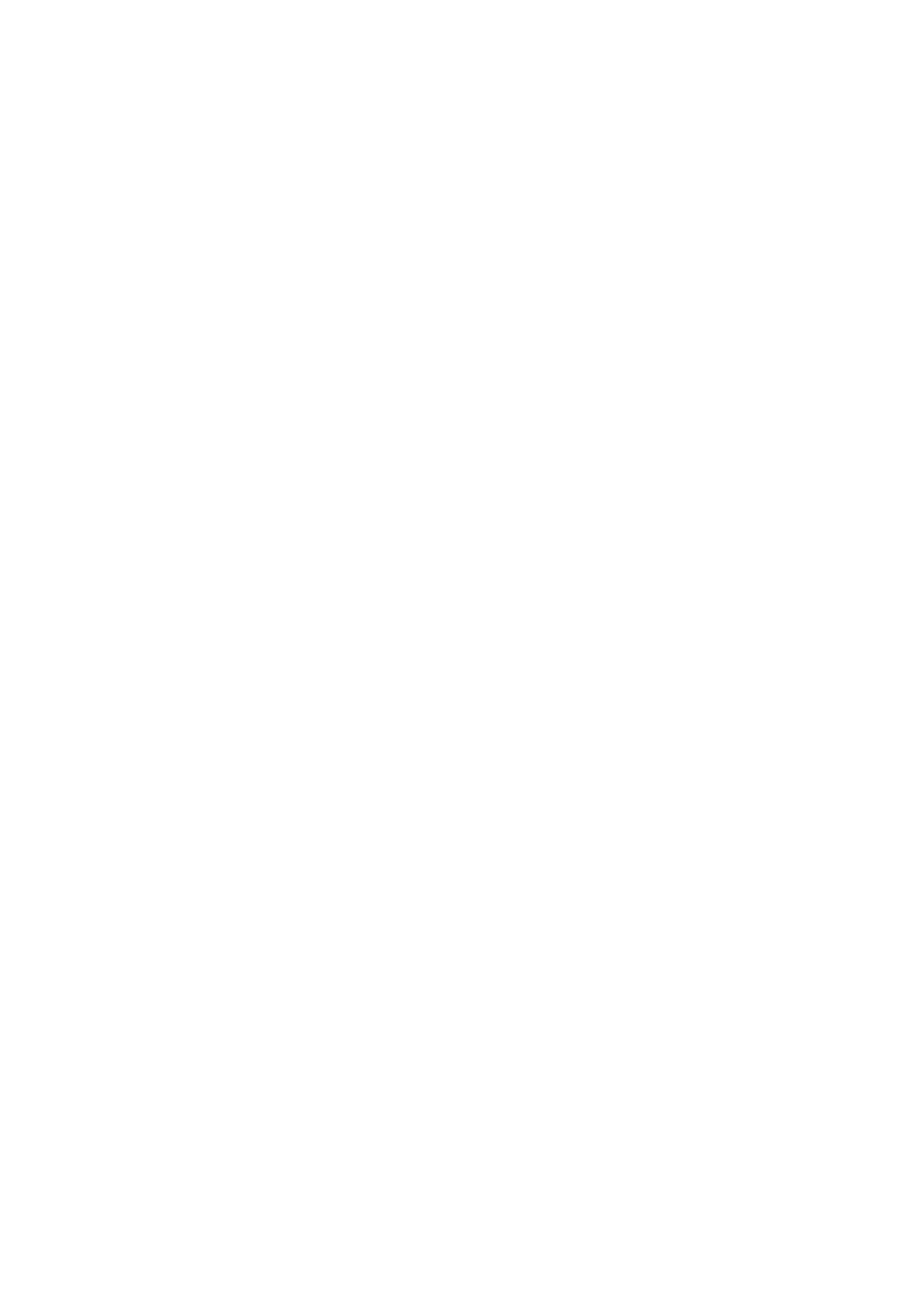Upgrading your system from earlier versions of Red Hat CloudForms Management Engine

Red Hat CloudForms Documentation Team cloudforms-docs@redhat.com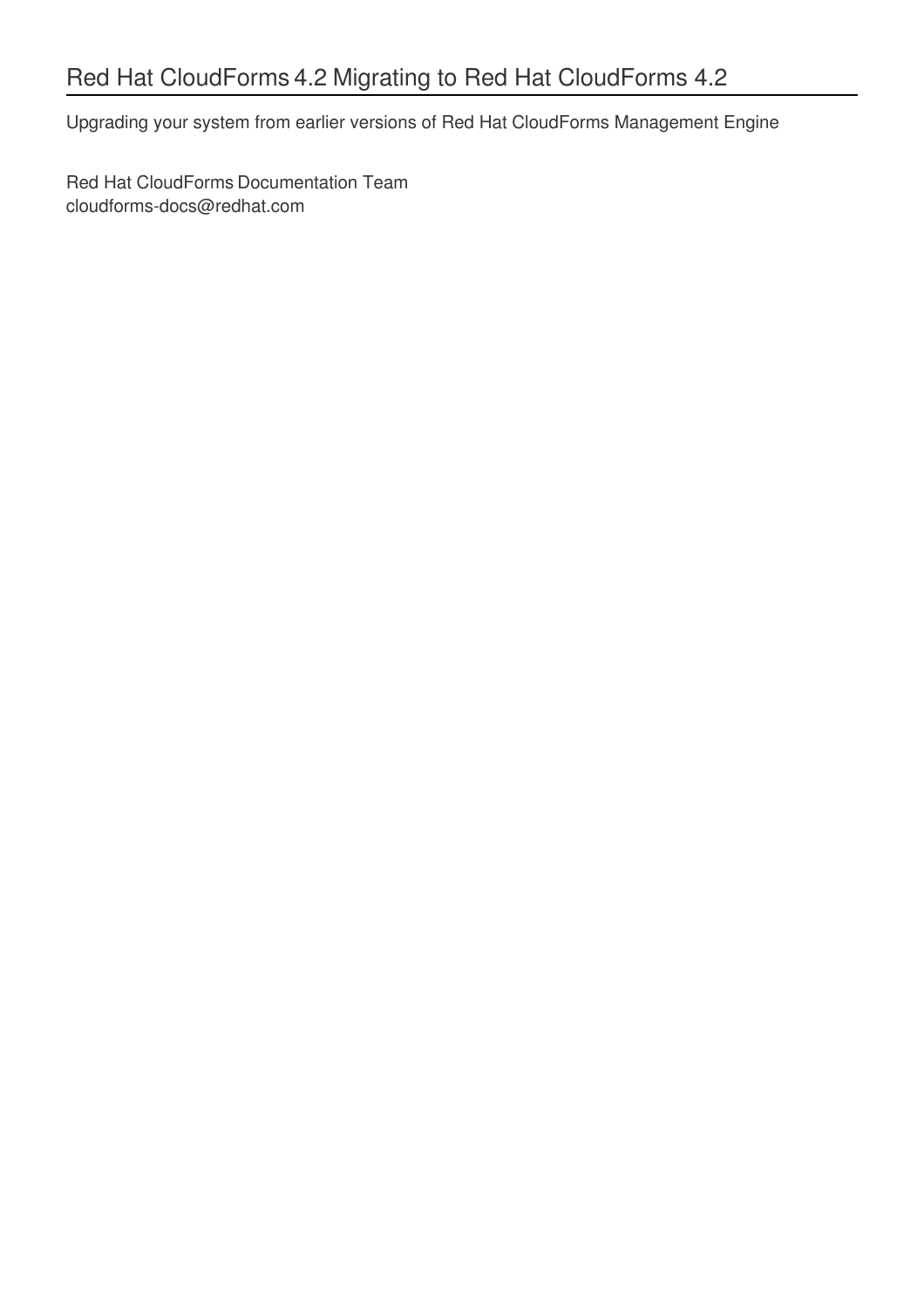# **Legal Notice**

Copyright © 2018 Red Hat, Inc.

The text of and illustrations in this document are licensed by Red Hat under a Creative Commons Attribution–Share Alike 3.0 Unported license ("CC-BY-SA"). An explanation of CC-BY-SA is available at

http://creativecommons.org/licenses/by-sa/3.0/

. In accordance with CC-BY-SA, if you distribute this document or an adaptation of it, you must provide the URL for the original version.

Red Hat, as the licensor of this document, waives the right to enforce, and agrees not to assert, Section 4d of CC-BY-SA to the fullest extent permitted by applicable law.

Red Hat, Red Hat Enterprise Linux, the Shadowman logo, JBoss, OpenShift, Fedora, the Infinity logo, and RHCE are trademarks of Red Hat, Inc., registered in the United States and other countries.

Linux ® is the registered trademark of Linus Torvalds in the United States and other countries.

Java ® is a registered trademark of Oracle and/or its affiliates.

XFS ® is a trademark of Silicon Graphics International Corp. or its subsidiaries in the United States and/or other countries.

MySQL ® is a registered trademark of MySQL AB in the United States, the European Union and other countries.

Node.js ® is an official trademark of Joyent. Red Hat Software Collections is not formally related to or endorsed by the official Joyent Node.js open source or commercial project.

The OpenStack ® Word Mark and OpenStack logo are either registered trademarks/service marks or trademarks/service marks of the OpenStack Foundation, in the United States and other countries and are used with the OpenStack Foundation's permission. We are not affiliated with, endorsed or sponsored by the OpenStack Foundation, or the OpenStack community.

All other trademarks are the property of their respective owners.

# **Abstract**

This document describes the process of migrating your Red Hat CloudForms 4.0 or 4.1 environment to Red Hat CloudForms 4.2 (CFME 5.7). It also describes methods for applying minor updates to your CloudForms 4.2 appliances. If you have a suggestion for improving this guide or have found an error, please submit a Bugzilla report at http://bugzilla.redhat.com against Red Hat CloudForms Management Engine for the Documentation component. Please provide specific details, such as the section number, guide name, and CloudForms version so we can easily locate the content.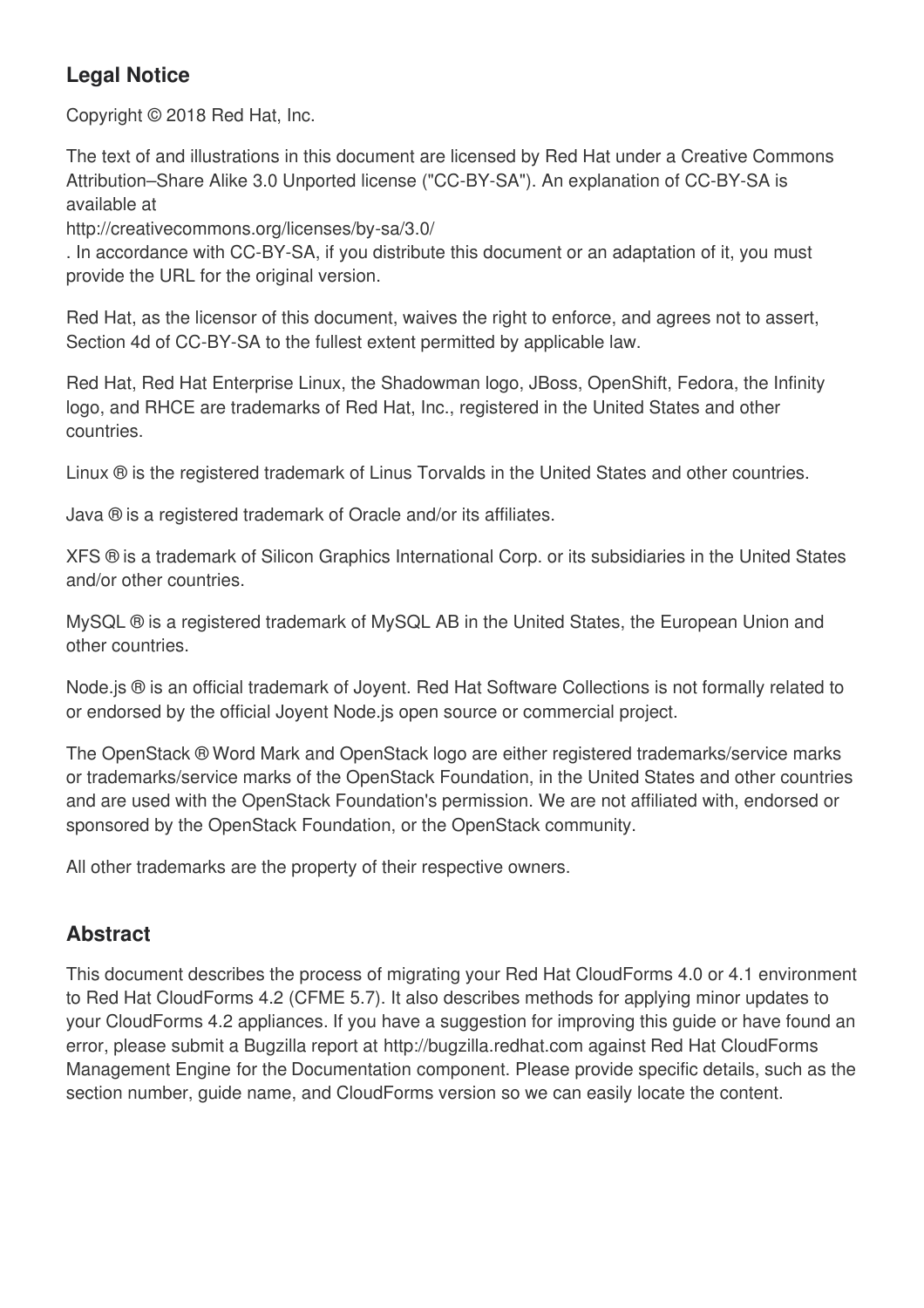# **Table of Contents**

| 1. MIGRATING FROM CLOUDFORMS 4.1 (CFME 5.6) TO CLOUDFORMS 4.2 (CFME 5.7)  2 |  |
|-----------------------------------------------------------------------------|--|
| 1.1. Overview                                                               |  |
| 1.2. Back Up Current Appliances                                             |  |
| 1.3. Preparing the Appliances for Migration                                 |  |
| 1.3.1. Additional Preparation for VMDB Appliances                           |  |
| 1.4. Migrating from CFME 5.6 to 5.7                                         |  |
| 1.4.1. Migrating VMDB Appliances from CFME 5.6 to 5.7                       |  |
| 1.4.2. Migrating Non-Database Appliances from CFME 5.6 to 5.7               |  |
|                                                                             |  |
| 2.1. Overview                                                               |  |
| 2.2. Back Up Current Appliances                                             |  |
| 2.3. Preparing the Appliances for Migration                                 |  |
| 2.3.1. Additional Preparation for VMDB Appliances                           |  |
| 2.4. Migrating from CFME 5.5 to 5.7                                         |  |
| 2.4.1. Migrating VMDB Appliances from CFME 5.5 to 5.7                       |  |
| 2.4.2. Migrating Non-Database Appliances from CFME 5.5 to 5.7               |  |
| <b>3. UPDATING CLOUDFORMS</b>                                               |  |
| 3.1. Updating the CloudForms Application                                    |  |
| 3.2. Updating All Packages on the Appliance                                 |  |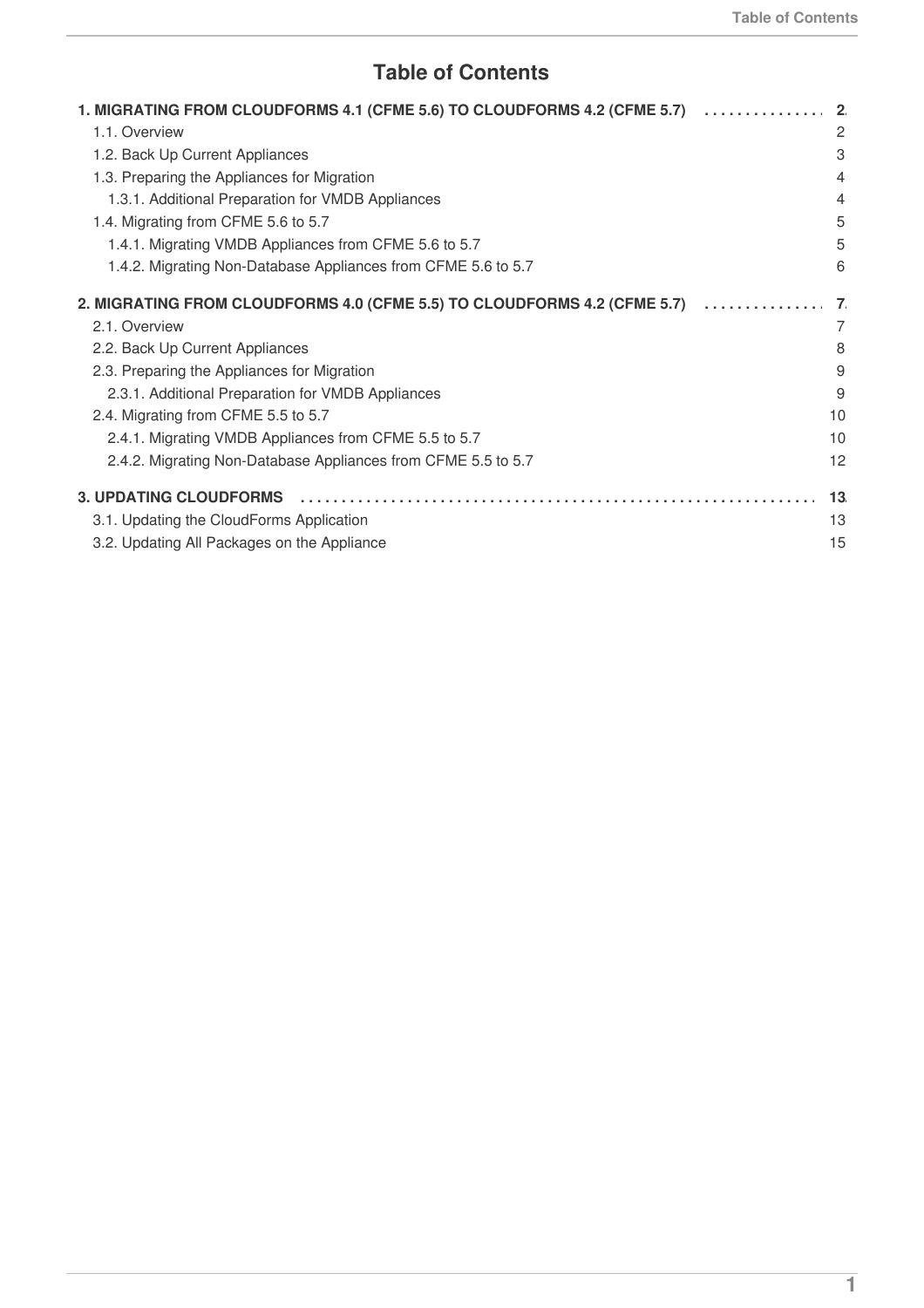This document describes the process of migrating an older Red Hat CloudForms environment to Red Hat CloudForms 4.2 (CFME 5.7). Section 3, "Updating [CloudForms"](#page-18-1) also provides instructions for applying minor updates (errata) to your CloudForms appliances.

You can migrate directly to Red Hat CloudForms 4.2 from the following versions:

- Red Hat CloudForms 4.1 (CFME 5.6)
- Red Hat CloudForms 4.0 (CFME 5.5)



#### **NOTE**

Migrating from Cloudforms 3.2 (CFME 5.4) directly to Red Hat CloudForms 4.2 (CFME 5.7) is not supported. You must first upgrade to Red Hat CloudForms 4.0 (CFME 5.5) to perform a migration to CloudForms 4.2.

See Migrating and Updating Red Hat CloudForms / Red Hat CloudForms [Management](https://access.redhat.com/articles/1504403) Engine for articles on migrating to CloudForms versions prior to 4.2.

# <span id="page-5-0"></span>**1. MIGRATING FROM CLOUDFORMS 4.1 (CFME 5.6) TO CLOUDFORMS 4.2 (CFME 5.7)**

#### <span id="page-5-1"></span>**1.1. Overview**

This procedure describes the process of migrating your Red Hat CloudForms 4.1 (CFME 5.6) to Red Hat CloudForms 4.2 (CFME 5.7). This procedure does not necessarily include migration of all possible customer modifications, so it is recommended that you fully test any modifications before migrating your environment.



#### **IMPORTANT**

Read through all of the steps in this procedure before beginning the migration process.

You can classify the migration into three groups of appliances. A VMDB appliance is defined as a CloudForms server hosting the Virtual Machine Database (VMDB).

Red Hat recommends migrating your appliances in the following order:

- 1. Master or global database appliance. In Red Hat CloudForms 4.2, this is now considered the global appliance.
- 2. Subordinate database appliances that replicate to the master database.
- 3. Non-database appliances.

#### **Migration Workflow Summary**

In summary, the migration process from CFME 5.6 to CFME 5.7 follows this workflow:



#### **NOTE**

Appliances must be offline during migration; ensure you plan for downtime when migrating.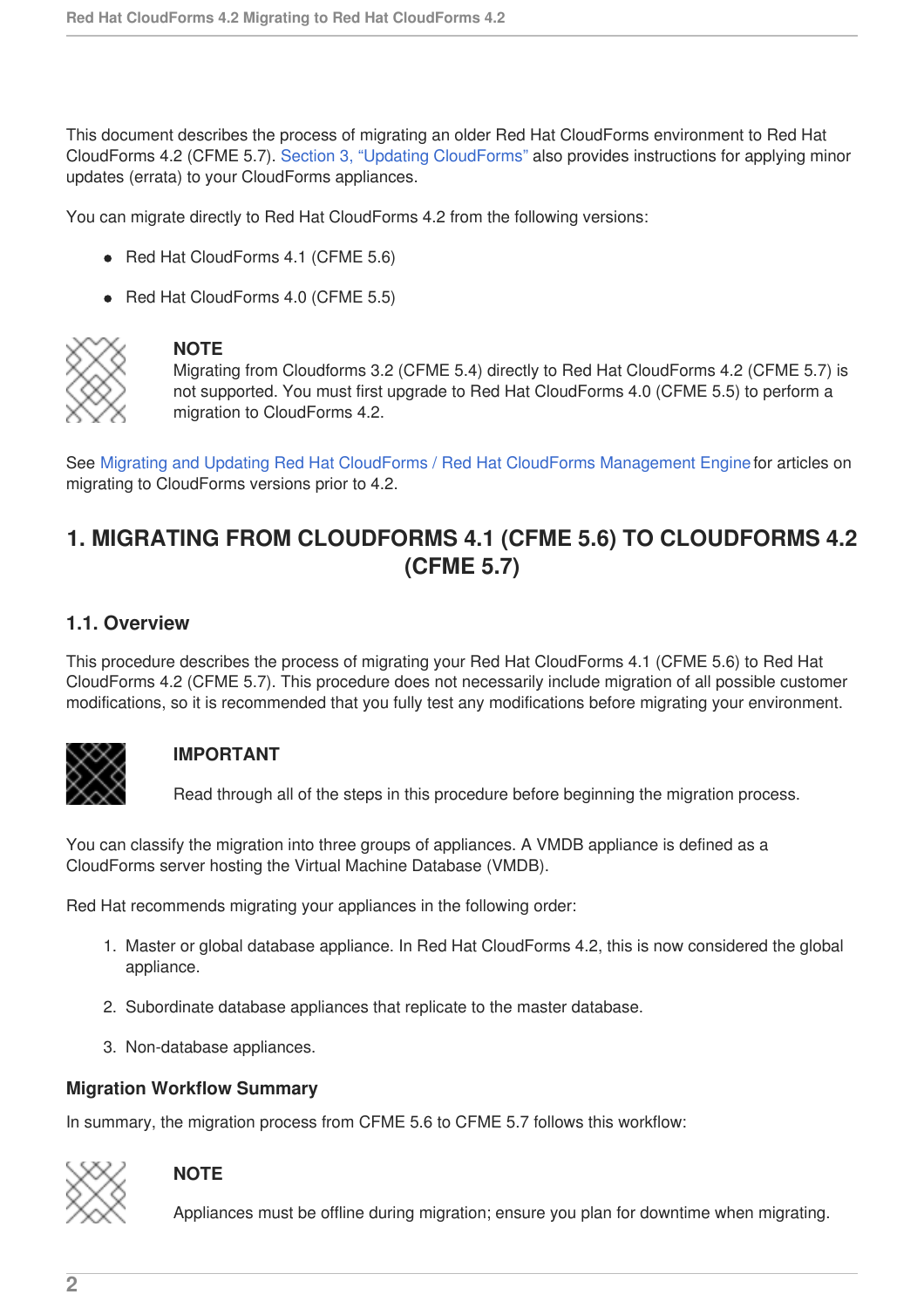- 1. Back up appliances (optional but recommended).
- 2. Prepare appliances:
	- a. Disable older CloudForms repositories and enable new repositories.
	- b. Shut down non-VMDB appliances.
	- c. On subordinate appliances, stop database synchronization and shut down the **evmserver** process.
	- d. Remove any existing rubyrep configuration.
	- e. Shut down **evmserver** on the master or global appliance.
- 3. Migrate appliances:
	- a. Migrate the global VMDB appliance: update CFME packages, migrate the database and Automate Model, upgrade PostgreSQL and edit **postgresql.conf**, then enable and restart the PostgreSQL and CFME services.
	- b. Migrate the subordinate database appliances using the same steps as the global VMDB appliance.
	- c. Finally, migrate non-database appliances by updating CFME packages, then restart the CFME service.
- 4. Configure replication after the migration process is complete and appliances are running once again.

#### <span id="page-6-0"></span>**1.2. Back Up Current Appliances**

These steps will not affect the operations of your CloudForms infrastructure. However, they will help ensure that you are able to roll back if required and replicate the network settings.

- 1. Back up the database of your CFME 5.6 appliance. Take a snapshot if possible.
- 2. Back up the following files for disaster recovery, noting which appliance each comes from:
	- **/var/www/miq/vmdb/GUID**
	- **/var/www/miq/vmdb/REGION**
- 3. If you plan to reuse the hostnames and IP addresses, keep track of that information. You may need these after the CFME 5.7 appliances are created. This information is available on the summary screen of the appliance console.
- 4. During the upgrade, the iptables configuration file ( **/etc/sysconfig/iptables**) is removed. If you have changed the iptables configuration from the default (run **iptables --list -n** to see the current configuration), use the following command to back up the iptables configuration:

# iptables-save > /etc/iptables.conf

You can restore your iptables configuration file with the following command:

# iptables-restore < /etc/iptables.conf

Alternatively, add this command to **/etc/rc.local** to reload the rules at every reboot.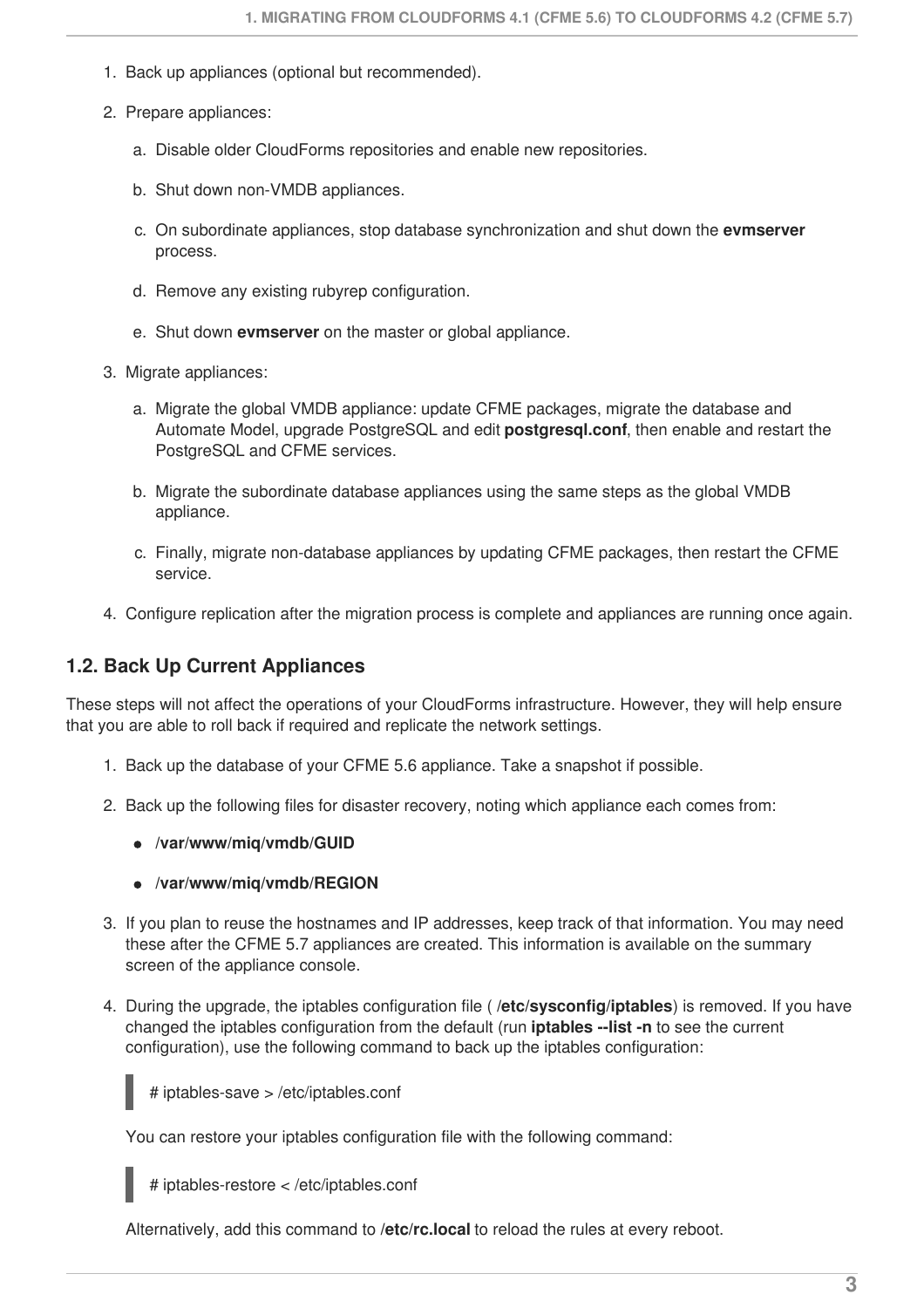

#### **NOTE**

**For 5.6 appliances with the User Interface server role**: Before migration, ensure that the **Web Services** role is enabled (it is enabled by default in CFME 5.6). If the **Web Services** role is disabled, it will not be turned on during the migration process. This role is required in CFME 5.7 to be able to log in to the user interface.

#### <span id="page-7-0"></span>**1.3. Preparing the Appliances for Migration**

- 1. Disable the CloudForms 4.1 (CFME 5.6) repositories:
	- For Red Hat Subscription Management: **[cf-me-5.6-for-rhel-7-rpms](https://access.redhat.com/documentation/en-US/Red_Hat_Subscription_Management/1/html/RHSM/supplementary-repos.html)**. See Enabling Supplementary and Optional Repositories.
	- For Red Hat Satellite 6, unsubscribe from **cf-me-5.6-for-rhel-7-rpms**.
- 2. Enable the CloudForms 4.2 (CFME 5.7) repositories.
	- For Red Hat Subscription Management: **cf-me-5.7-for-rhel-7-rpms**, **rhel-server-rhscl-7-rpms**, and **rhel-7-server-rpms**. See Enabling [Supplementary](https://access.redhat.com/documentation/en-US/Red_Hat_Subscription_Management/1/html/RHSM/supplementary-repos.html) and Optional Repositories.
	- For Red Hat Satellite 6: **rhel-x86\_64-server-7-cf-me-4.2**
- 3. Shut down all non-VMDB appliances:
	- a. Connect to each appliance using SSH.
	- b. Log in and shut down the **evmserver** process:



4. Repeat for each VMDB appliance.

#### <span id="page-7-1"></span>**1.3.1. Additional Preparation for VMDB Appliances**

Complete the following steps only on VMDB appliances:

- 1. **This step must be completed before migrating the master VMDB appliance.** On the subordinate region VMDB appliances, stop the **Database Synchronization** server role.
	- a. In the CloudForms user interface, navigate to the specific server's page under **Settings** → **Configuration** → **Settings** → **Server**.
	- b. On the **Server** tab under **Server Control**, uncheck the **Database Synchronization** role.
	- c. Verify that the **Database Synchronization** role has stopped by going to **Settings** → **Configuration** → **Diagnostics** → **Region**.
	- d. Click the **Replication** tab. The number for **Current Backlog** should be increasing.
- 2. Connect to the VMDB appliance using SSH.
- 3. Shut down the **evmserver** process on the subordinate or remote database:

systemctl stop evmserverd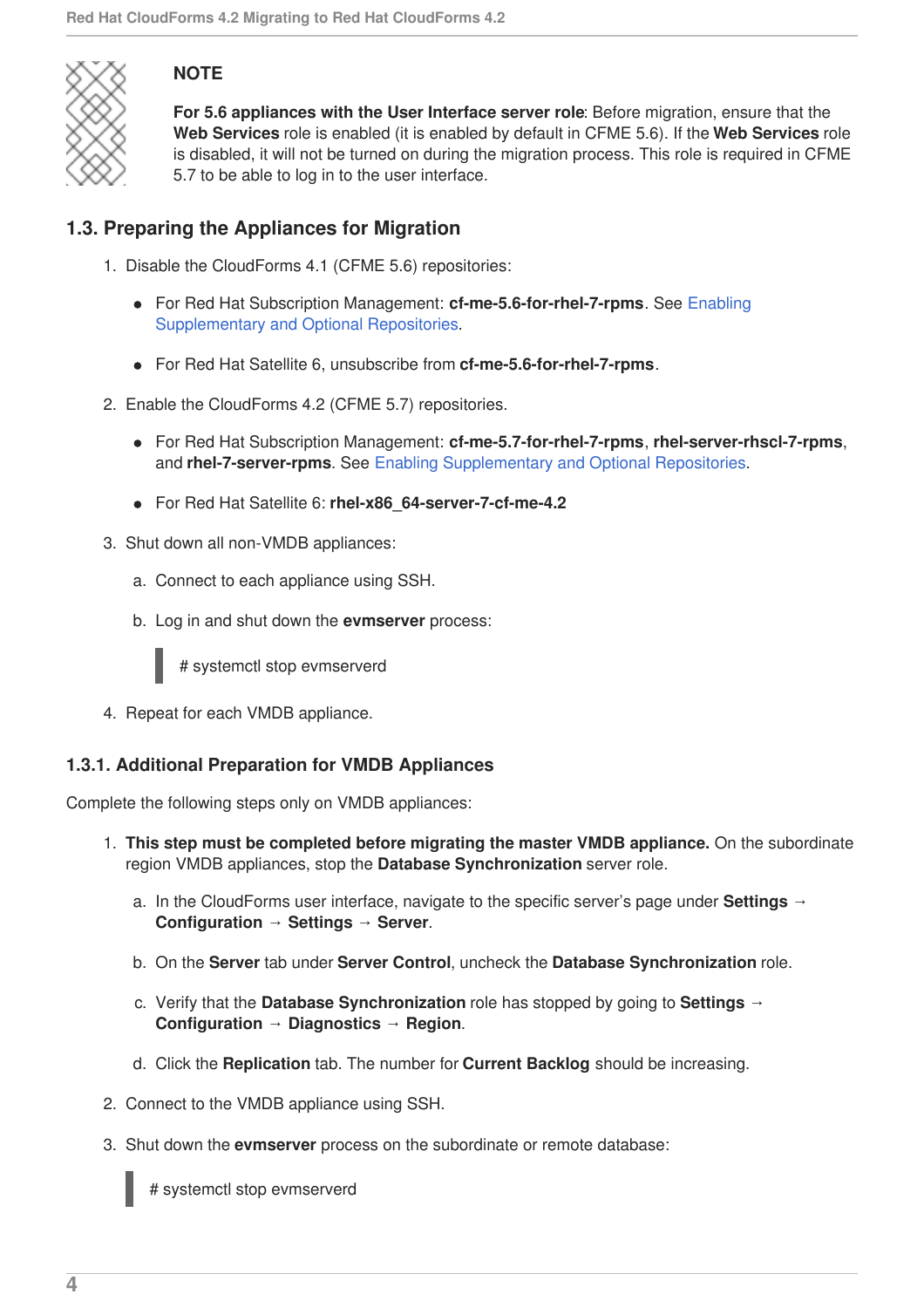<span id="page-8-2"></span>4. Enter the VMDB console:

# vmdb

5. Run the following to remove any installed rubyrep configuration. This will prevent errors when setting up pglogical after migration:

# bin/rake evm:dbsync:uninstall

6. Shut down the **evmserver** process on the master or global region:

# systemctl stop evmserverd

#### <span id="page-8-0"></span>**1.4. Migrating from CFME 5.6 to 5.7**

To migrate each appliance from CFME 5.6 to 5.7, stop the CFME service, update to the latest CFME package, then restart the CFME service. Additionally for VMDB appliances, migrate the database to the 5.7 level.

#### <span id="page-8-1"></span>**1.4.1. Migrating VMDB Appliances from CFME 5.6 to 5.7**

Perform the following steps on your CFME 5.6 VMDB appliances to migrate to CFME 5.7. Ensure you wait for each command to finish before going to the next step:

- 1. Connect to the appliance using SSH.
- 2. Update packages:

# yum update

3. Log out of the appliance, then log back in to fully reload Ruby.



#### **IMPORTANT**

Failure to log out of the old shell environment and back into a new one results in an error reporting the Ruby gem bundle is locked.

To resolve errors from running **bundle install** or failing to log in and out of the old shell environment: log out of the current shell and log back in, then run **yum reinstall cfme-gemset**.

4. Enter the VMDB console:



5. Run the following to migrate everything in the database from 5.6 to work with the latest 5.7 configuration:

# bin/rake db:migrate

6. Migrate the Automate Model to the latest version. This resets the ManageIQ and Red Hat domains (base domains) to a new and upgraded version.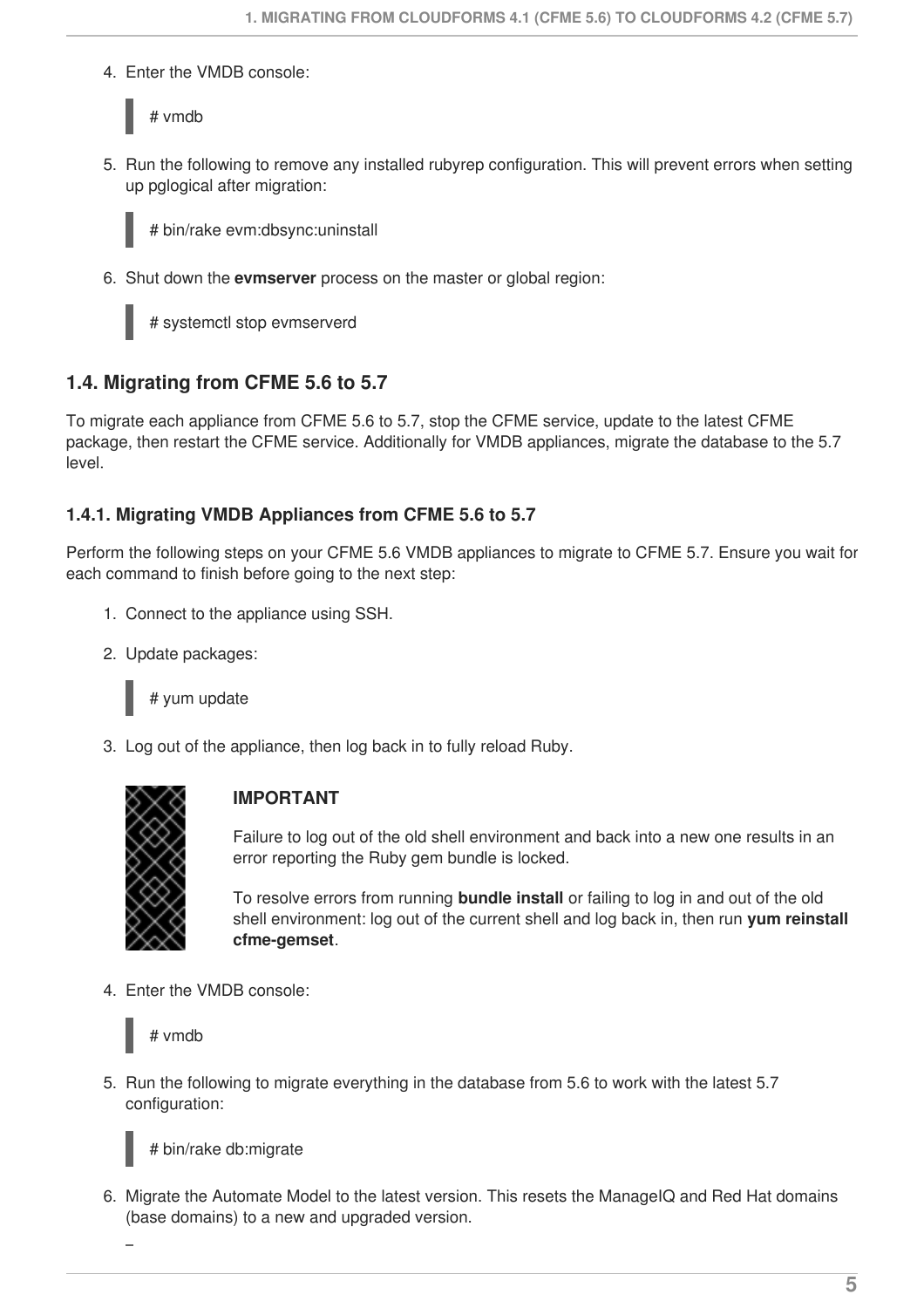# bin/rake evm:automate:reset



#### **IMPORTANT**

Updates to the base domains can affect changes made in higher level domains. If you have custom code in any higher level domain that overrides the code in the base domain, it must be investigated and verified to ensure there are not significant changes in the update that could break or invalidate the custom code.

7. Run the PostgreSQL upgrade script:

# /usr/bin/miq\_postgres\_upgrade.sh



#### **IMPORTANT**

When you run the script, you are asked to confirm whether to proceed with the operation. Your response must be either a capital **Y** or a capital **N**; all other values are rejected.

- 8. Before starting the new server, edit the **/var/opt/rh/rh-postgresql95/lib/pgsql/data/postgresql.conf** file to ensure the configuration works correctly with PostgreSQL 9.5. Note that some lines below are intentionally added in a commented-out fashion; these indicate the default values for particular parameters and are shown for informational purposes. See **/var/opt/rh/rh-postgresql95/lib/pgsql/data/postgresql.conf** for further documentation about configuring this file.
	- a. Under **Checkpoints**, remove and add the following lines as shown:

```
-checkpoint_segments = 15 # MIQ Value;
-#checkpoint_segments = 3 # in logfile segments, min 1, 16MB each
+#max wal size = 1GB
+#min_wal_size = 80MB
```
b. Under **Kernel Resource Usage**, edit the following line as shown:

-shared preload libraries = 'pglogical' # MIQ Value (change requires restart) +shared preload libraries = 'pglogical,repmgr\_funcs' # MIQ Value (change requires restart)

c. Under **Archiving**, add the following line:

+wal\_log\_hints = on

9. Enable and start PostgreSQL:

# systemctl enable rh-postgresql95-postgresql && systemctl start rh-postgresql95-postgresql

10. Start the **evmserver** process:

# systemctl start evmserverd

#### <span id="page-9-0"></span>**1.4.2. Migrating Non-Database Appliances from CFME 5.6 to 5.7**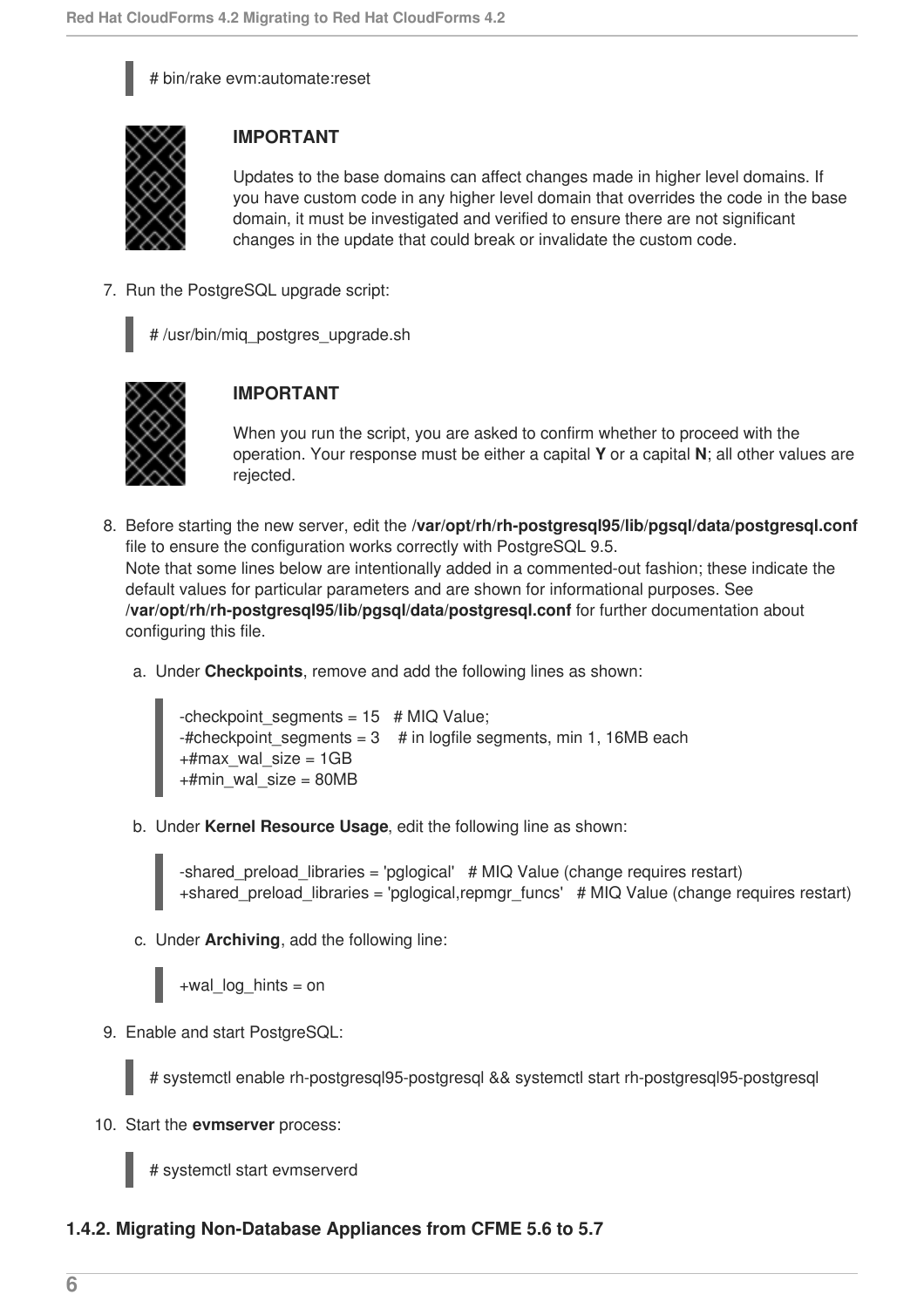Perform the following steps on your CFME 5.6 non-database appliances to migrate to CFME 5.7. Ensure you wait for each command to finish before going to the next step.



#### **IMPORTANT**

Before migrating non-database appliances, ensure the VMDB appliances for the region are fully up and running.

- 1. Connect to the appliance using SSH.
- 2. Update packages:

# yum update

3. Log out of the appliance, then log back in to fully reload Ruby.



#### **IMPORTANT**

Failure to log out of the old shell environment and back into a new one results in an error reporting the Ruby gem bundle is locked.

To resolve errors from running **bundle install** or failing to log in and out of the old shell environment: log out of the current shell and log back in, then run **yum reinstall cfme-gemset**.

4. Enter the VMDB console:

vmdb

5. Start the **evmserver** process:





#### **NOTE**

To configure replication, see [Configuring](https://access.redhat.com/documentation/en/red-hat-cloudforms/4.2-beta/single/general-configuration/#configuring_database_replication) Database Replication in *General Configuration*.

# <span id="page-10-0"></span>**2. MIGRATING FROM CLOUDFORMS 4.0 (CFME 5.5) TO CLOUDFORMS 4.2 (CFME 5.7)**

#### <span id="page-10-1"></span>**2.1. Overview**

This procedure describes the process of migrating your Red Hat CloudForms 4.0 (CFME 5.5) to Red Hat CloudForms 4.2 (CFME 5.7). This procedure does not necessarily include migration of all possible customer modifications, so it is recommended that you fully test any modifications before migrating your environment.



#### **IMPORTANT**

Read through all of the steps in this procedure before beginning the migration process.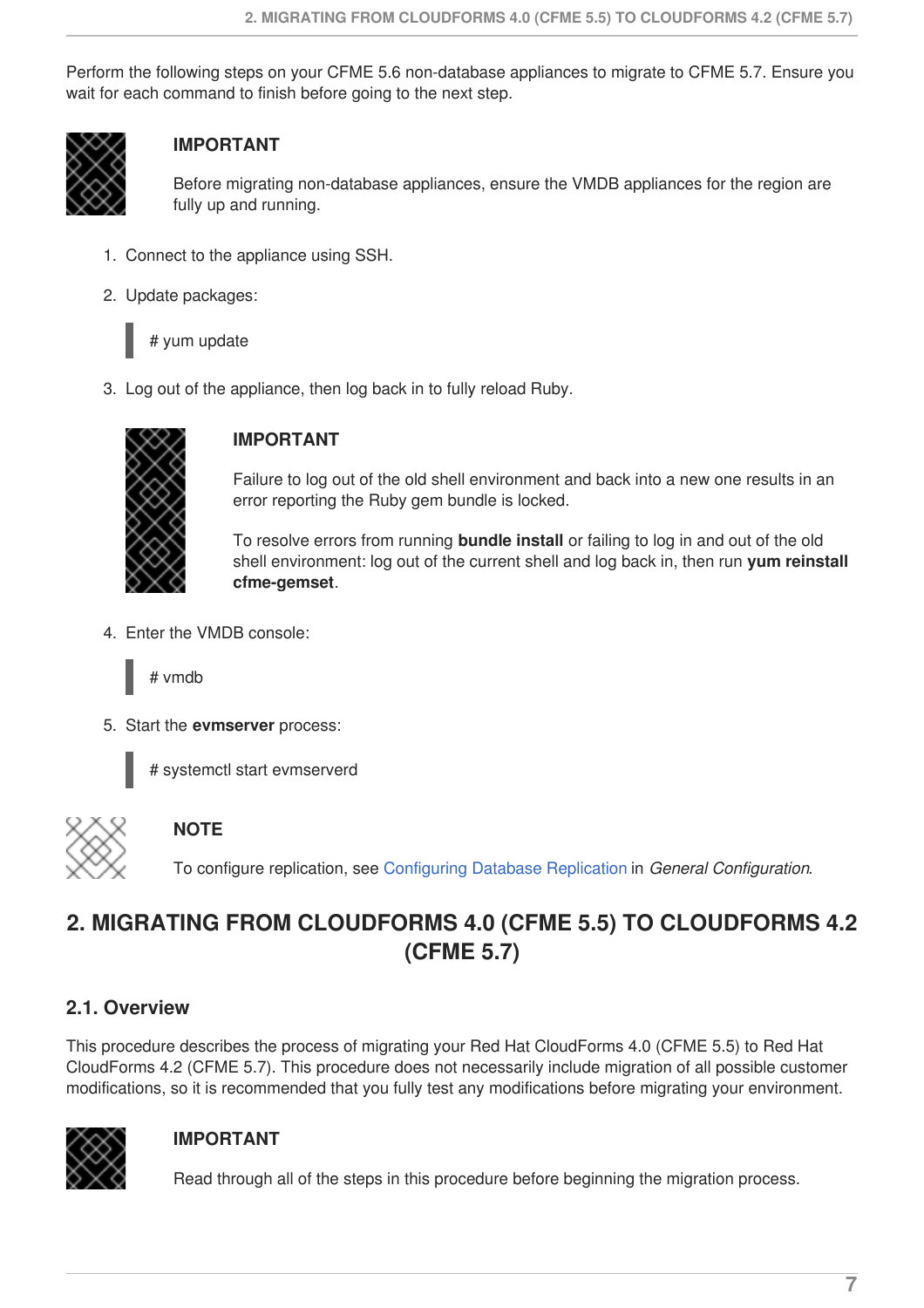You can classify the migration into three groups of appliances. A VMDB appliance is defined as a CloudForms server hosting the Virtual Machine Database (VMDB).

Red Hat recommends migrating your appliances in the following order:

- 1. Master or global database appliance. In Red Hat CloudForms 4.2, this is now considered the global appliance.
- 2. Subordinate database appliances that replicate to the master database.
- 3. Non-database appliances.

#### **Migration Workflow Summary**

In summary, the migration process from CFME 5.5 to CFME 5.7 follows this workflow:



#### **NOTE**

Appliances must be offline during migration; ensure you plan for downtime when migrating.

- 1. Back up appliances (optional but recommended).
- 2. Prepare appliances:
	- a. Disable older CloudForms repositories and enable new repositories.
	- b. Shut down non-VMDB appliances.
	- c. On subordinate appliances, stop database synchronization and shut down the evmserver process.
	- d. Remove any existing rubyrep configuration.
	- e. Shut down evmserver on the master or global appliance.
- 3. Migrate appliances:
	- a. Migrate the global VMDB appliance: update CFME packages, migrate the database and Automate Model, upgrade PostgreSQL, edit PostgreSQL configuration, then enable and start the PostgreSQL service, rearrange any mismatched database tables, then start the CFME service.
	- b. Migrate the subordinate database appliances using the same steps as the global VMDB appliance.
	- c. Finally, migrate non-database appliances by updating CFME packages, then restart the CFME service.
- 4. Configure replication after the migration process is complete and appliances are running once again.

#### <span id="page-11-0"></span>**2.2. Back Up Current Appliances**

These steps will not affect the operations of your CloudForms infrastructure. However, they will help ensure that you are able to roll back if required and replicate the network settings.

- 1. Back up the database of your CFME 5.5 appliance. Take a snapshot if possible.
- 2. Back up the following files for disaster recovery, noting which appliance each comes from: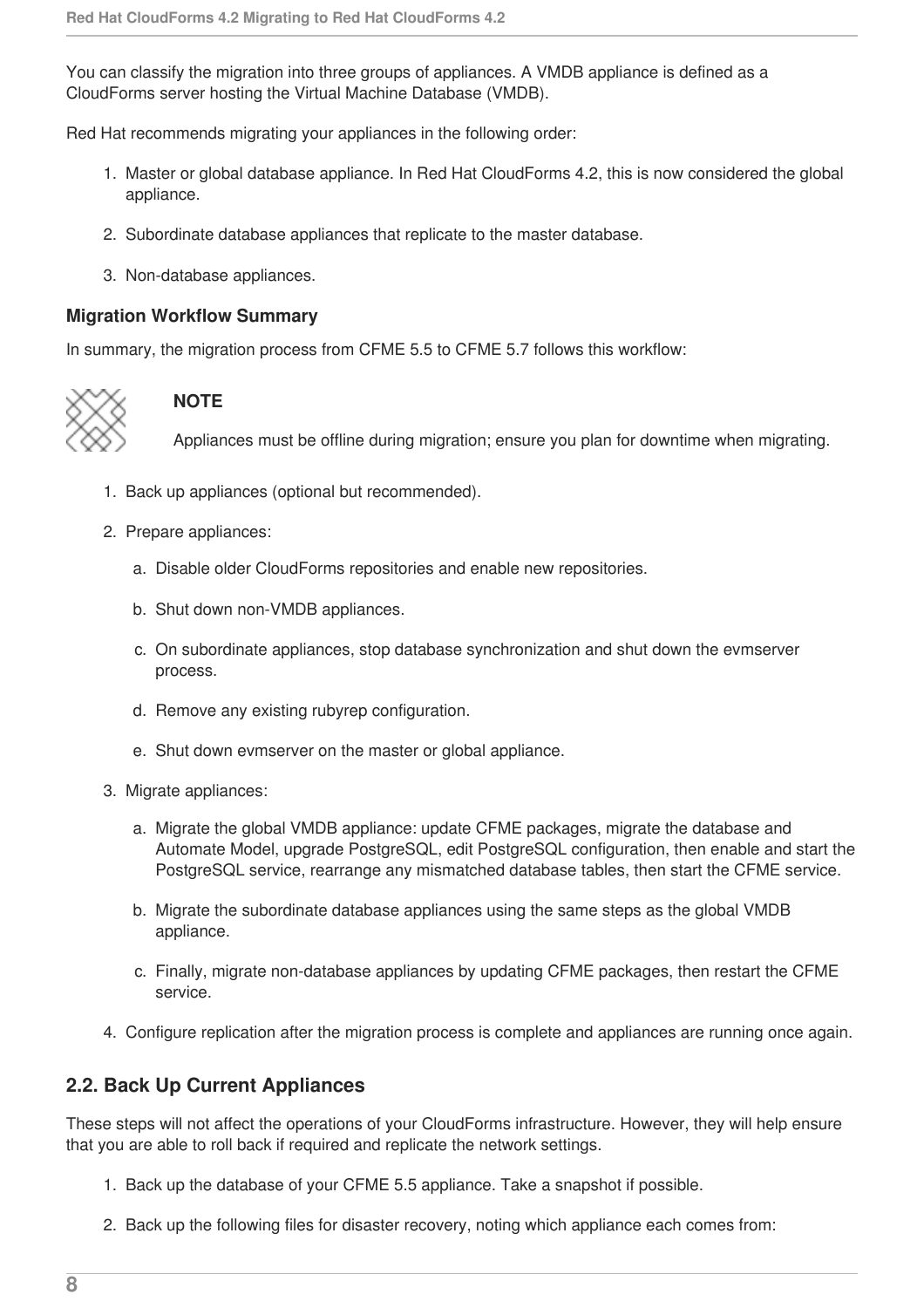#### **/var/www/miq/vmdb/GUID**

#### **/var/www/miq/vmdb/REGION**

- 3. If you plan to reuse the hostnames and IP addresses, keep track of that information. You may need these after the CFME 5.7 appliances are created. This information is available on the summary screen of the appliance console.
- 4. During the upgrade, the iptables configuration file ( **/etc/sysconfig/iptables**) is removed. If you have changed the iptables configuration from the default (run **iptables --list -n** to see the current configuration), use the following command to back up the iptables configuration:



You can restore your iptables configuration file with the following command:

# iptables-restore < /etc/iptables.conf

Alternatively, add this command to **/etc/rc.local** to reload the rules at every reboot.



#### **NOTE**

**For 5.6 appliances with the User Interface server role**: Before migration, ensure that the **Web Services** role is enabled (it is enabled by default in CFME 5.6). If the **Web Services** role is disabled, it will not be turned on during the migration process. This role is required in CFME 5.7 to be able to log in to the user interface.

#### <span id="page-12-0"></span>**2.3. Preparing the Appliances for Migration**

- 1. Disable the CloudForms 4.0 (CFME 5.5) repositories.
	- For Red Hat Subscription Management: **[cf-me-5.5-for-rhel-7-rpms](https://access.redhat.com/documentation/en-US/Red_Hat_Subscription_Management/1/html/RHSM/supplementary-repos.html)**. See Enabling Supplementary and Optional Repositories.
	- For Red Hat Satellite 6, unsubscribe from **cf-me-5.5-for-rhel-7-rpms**.
- 2. Enable the CloudForms 4.2 (CFME 5.7) repositories.
	- For Red Hat Subscription Management: **cf-me-5.7-for-rhel-7-rpms**, **rhel-server-rhscl-7-rpms**, and **rhel-7-server-rpms**. See Enabling [Supplementary](https://access.redhat.com/documentation/en-US/Red_Hat_Subscription_Management/1/html/RHSM/supplementary-repos.html) and Optional Repositories.
	- For Red Hat Satellite 6: **rhel-x86\_64-server-7-cf-me-4.2**
- 3. Shut down all non-VMDB appliances:
	- a. Connect to each appliance using SSH.
	- b. Stop the **evmserver** process:



# systemctl stop evmserverd

4. Repeat for each VMDB appliance.

#### <span id="page-12-1"></span>**2.3.1. Additional Preparation for VMDB Appliances**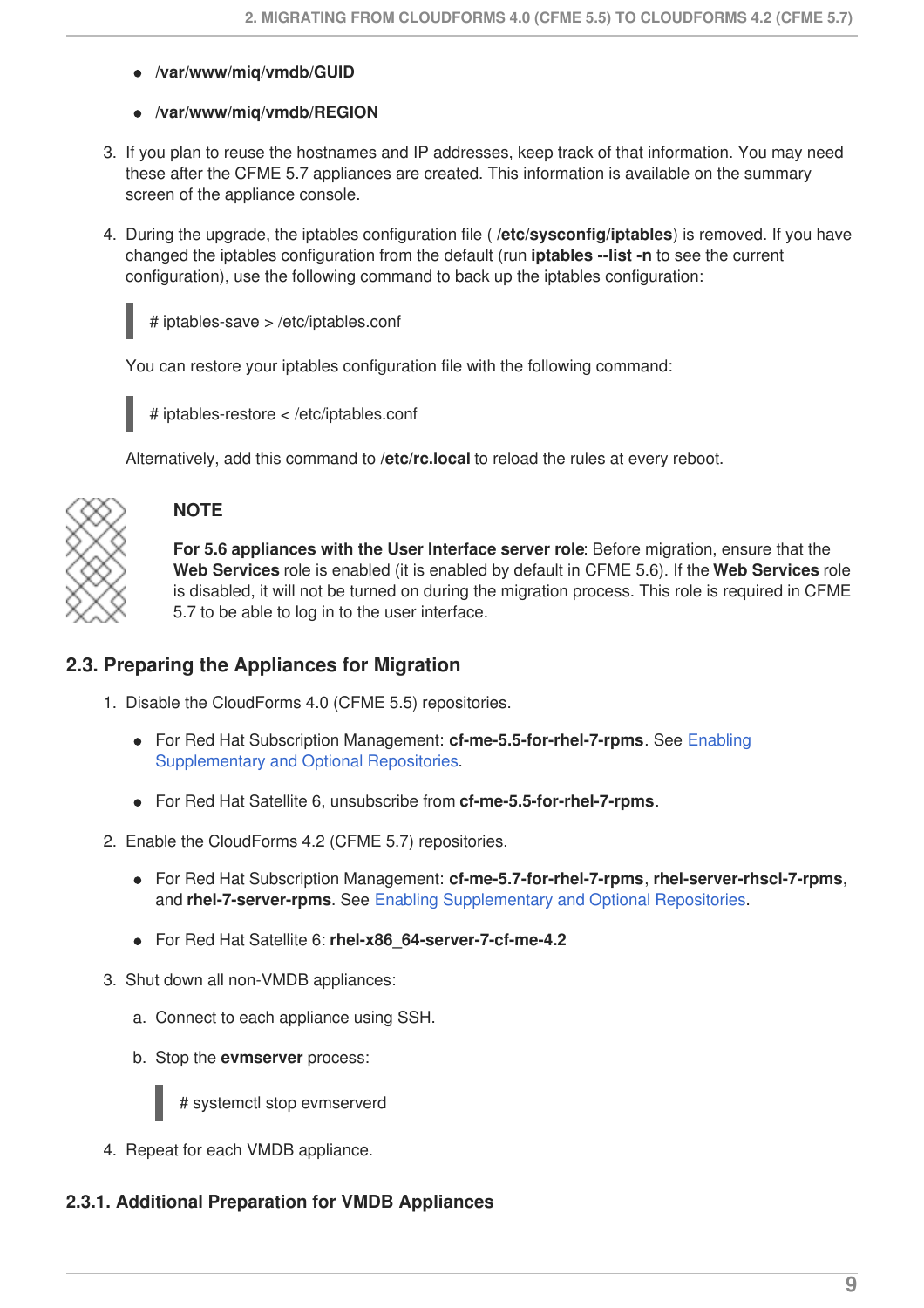<span id="page-13-2"></span>Complete the following steps only on VMDB appliances:

- 1. **This step must be completed before migrating the master VMDB appliance.** On the subordinate region VMDB appliances, stop the **Database Synchronization** server role.
	- a. In the CloudForms user interface, navigate to the specific server's page under **Settings** → **Configuration** → **Settings** → **Server**.
	- b. On the **Server** tab under **Server Control**, uncheck the **Database Synchronization** role.
	- c. Click **Save**.
	- d. Verify that the **Database Synchronization** role has stopped by going to **Configure** → **Configuration** → **Diagnostics** → **Region**.
	- e. Click the **Replication** tab. The number for **Current Backlog** should be increasing.
- 2. Connect to the VMDB appliance using SSH.
- 3. Shut down the **evmserver** process on the subordinate or remote database:

# systemctl stop evmserverd

4. Enter the VMDB console:

# vmdb

5. Run the following to remove any installed rubyrep configuration. This will prevent errors when setting up pglogical after migration:

# bin/rake evm:dbsync:uninstall

6. Shut down the **evmserver** process on the master or global region:

# systemctl stop evmserverd

#### <span id="page-13-0"></span>**2.4. Migrating from CFME 5.5 to 5.7**

To migrate each appliance from CFME 5.5 to 5.7, stop the CFME service, update to the latest CFME package, then restart the CFME service. Additionally for VMDB appliances, migrate the database to the 5.7 level.

#### <span id="page-13-1"></span>**2.4.1. Migrating VMDB Appliances from CFME 5.5 to 5.7**

Perform the following steps on your CFME 5.5 VMDB appliances to migrate to CFME 5.7. Ensure you wait for each command to finish before going to the next step:

- 1. Connect to the appliance using SSH.
- 2. Update packages:

# yum update

3. Log out of the appliance, then log back in to fully reload Ruby.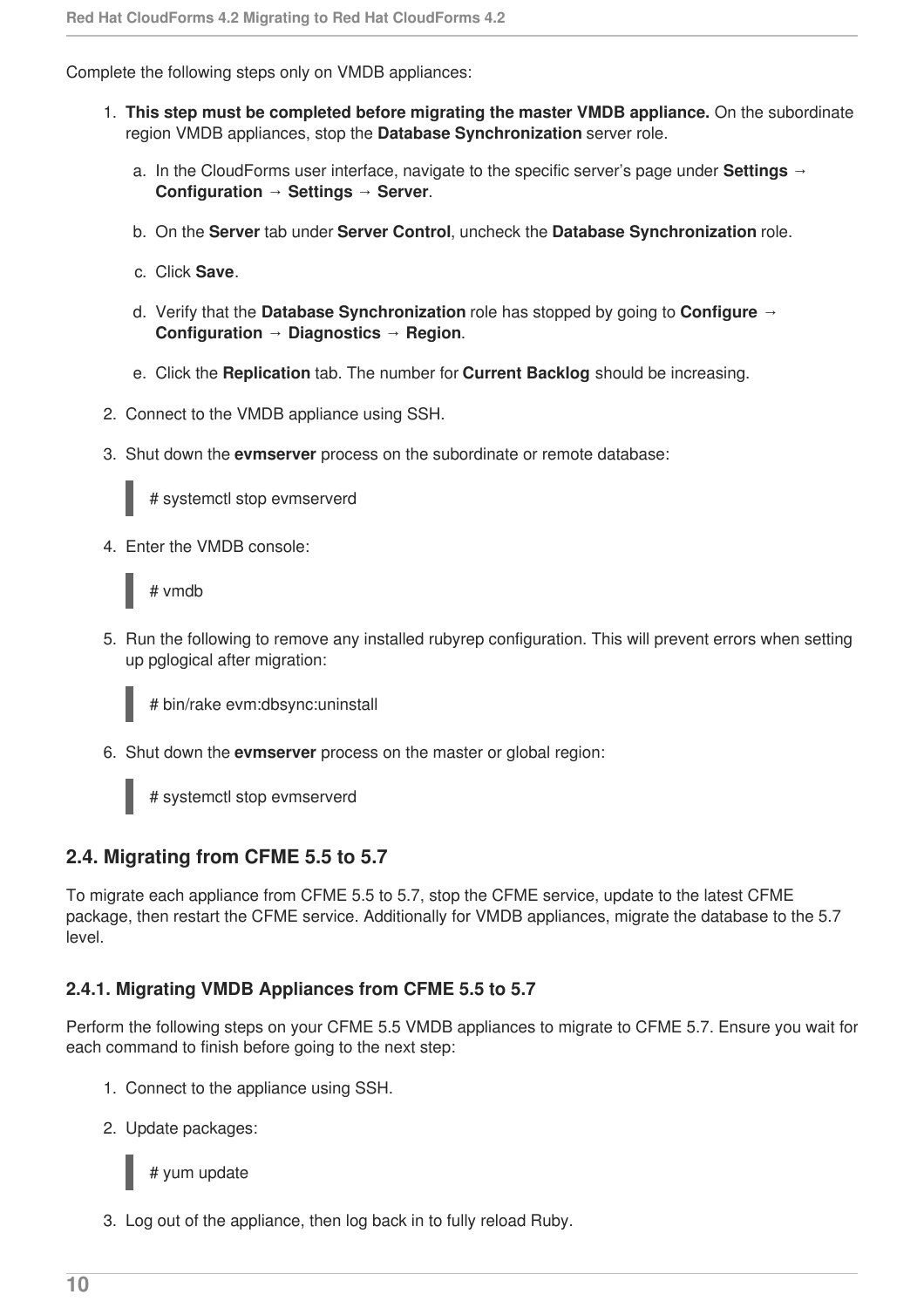

Failure to log out of the old shell environment and back into a new one results in an error reporting the Ruby gem bundle is locked.

To resolve errors from running **bundle install** or failing to log in and out of the old shell environment: log out of the current shell and log back in, then run **yum reinstall cfme-gemset**.

4. Enter the VMDB console:

# vmdb

5. Run the following to migrate everything in the database from 5.5 to work with the latest 5.7 configuration:

# bin/rake db:migrate

6. Migrate the Automate Model to the latest version. This resets the ManageIQ and Red Hat domains (base domains) to a new and upgraded version.

# bin/rake evm:automate:reset



### **IMPORTANT**

Updates to the base domains can affect changes made in higher level domains. If you have custom code in any higher level domain that overrides the code in the base domain, it must be investigated and verified to ensure there are not significant changes in the update that could break or invalidate the custom code.

7. Run the PostgreSQL upgrade script:

# /usr/bin/miq\_postgres\_upgrade.sh



#### **IMPORTANT**

When you run the script, you are asked to confirm whether to proceed with the operation. Your response must be either a capital **Y** or a capital **N**; all other values are rejected.

- 8. Before starting the new server, edit the **/var/opt/rh/rh-postgresql95/lib/pgsql/data/postgresql.conf** file to ensure the configuration works correctly with PostgreSQL 9.5. Note that some lines below are intentionally added in a commented-out fashion; these indicate the default values for particular parameters and are shown for informational purposes. See **/var/opt/rh/rh-postgresql95/lib/pgsql/data/postgresql.conf** for further documentation about configuring this file.
	- a. Under **Checkpoints**, remove and add the following lines as shown:

-checkpoint segments =  $15$  # MIQ Value; -#checkpoint segments =  $3$  # in logfile segments, min 1, 16MB each  $+$ #max wal size = 1GB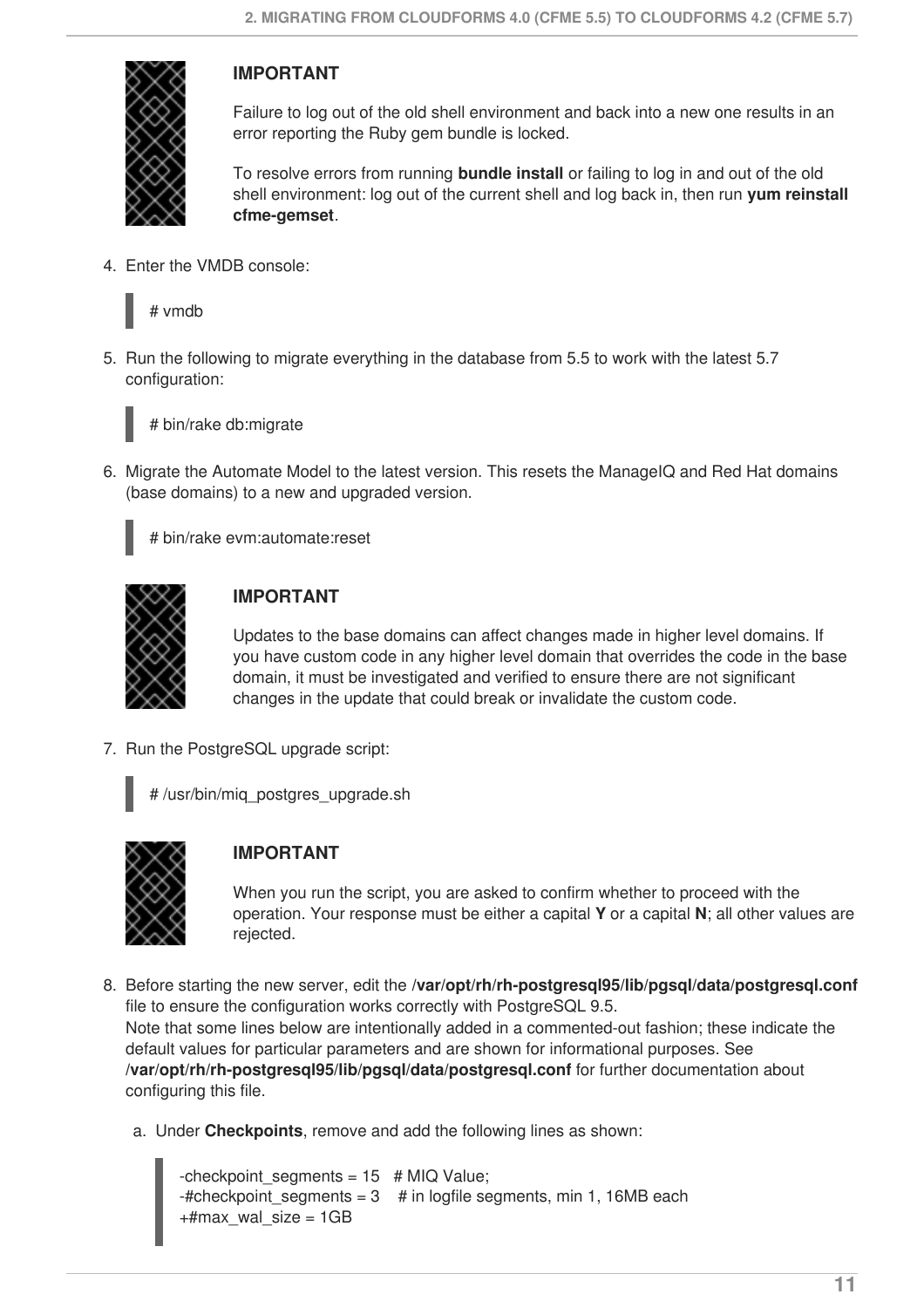$+$ #min wal size = 80MB -wal level = minimal  $#$  minimal, archive, or hot standby +wal\_level = 'logical' # MIQ Value (pglogical)  $-max_w$  wal\_senders =  $0$  # max number of walsender processes +max\_wal\_senders = 10 # MIQ Value (pglogical) max number of walsender processes +max worker processes = 10  $#$  MIQ Value (pglogical) +max replication slots = 10 # MIQ Value (pglogical)

b. Under **Kernel Resource Usage**, edit the following line as shown:

-shared\_preload\_libraries = 'pglogical' # MIQ Value (change requires restart) +shared preload\_libraries = 'pglogical,repmgr\_funcs' # MIQ Value (change requires restart)

c. Under **Archiving**, add the following line:

 $+$ wal log hints = on

9. Add the following line in the **/var/opt/rh/rh-postgresql95/lib/pgsql/data/pg\_ident.conf** file:

usermap postgres root

10. Add the following line in the **/var/opt/rh/rh-postgresql95/lib/pgsql/data/pg\_hba.conf** file:

host replication all all md5

11. Enable and start PostgreSQL:

# systemctl enable rh-postgresql95-postgresql && systemctl start rh-postgresql95-postgresql

12. After the migration, some columns contained by tables (such as **computer\_systems**, **event streams** and **security contexts**) in the database may no longer match. Run the following to list and check all tables for mismatch:

# rake evm:db:check\_schema

13. Rearrange the table columns to match the new schema. Run the following, replacing **<table\_name>** with each table listed in the previous command:

# rails r tools/fix\_column\_ordering.rb <table name>

14. Start the **evmserver** process:

# systemctl start evmserverd

#### <span id="page-15-0"></span>**2.4.2. Migrating Non-Database Appliances from CFME 5.5 to 5.7**

Perform the following steps on your CFME 5.6 non-database appliances to migrate to CFME 5.7. Ensure you wait for each command to finish before going to the next step.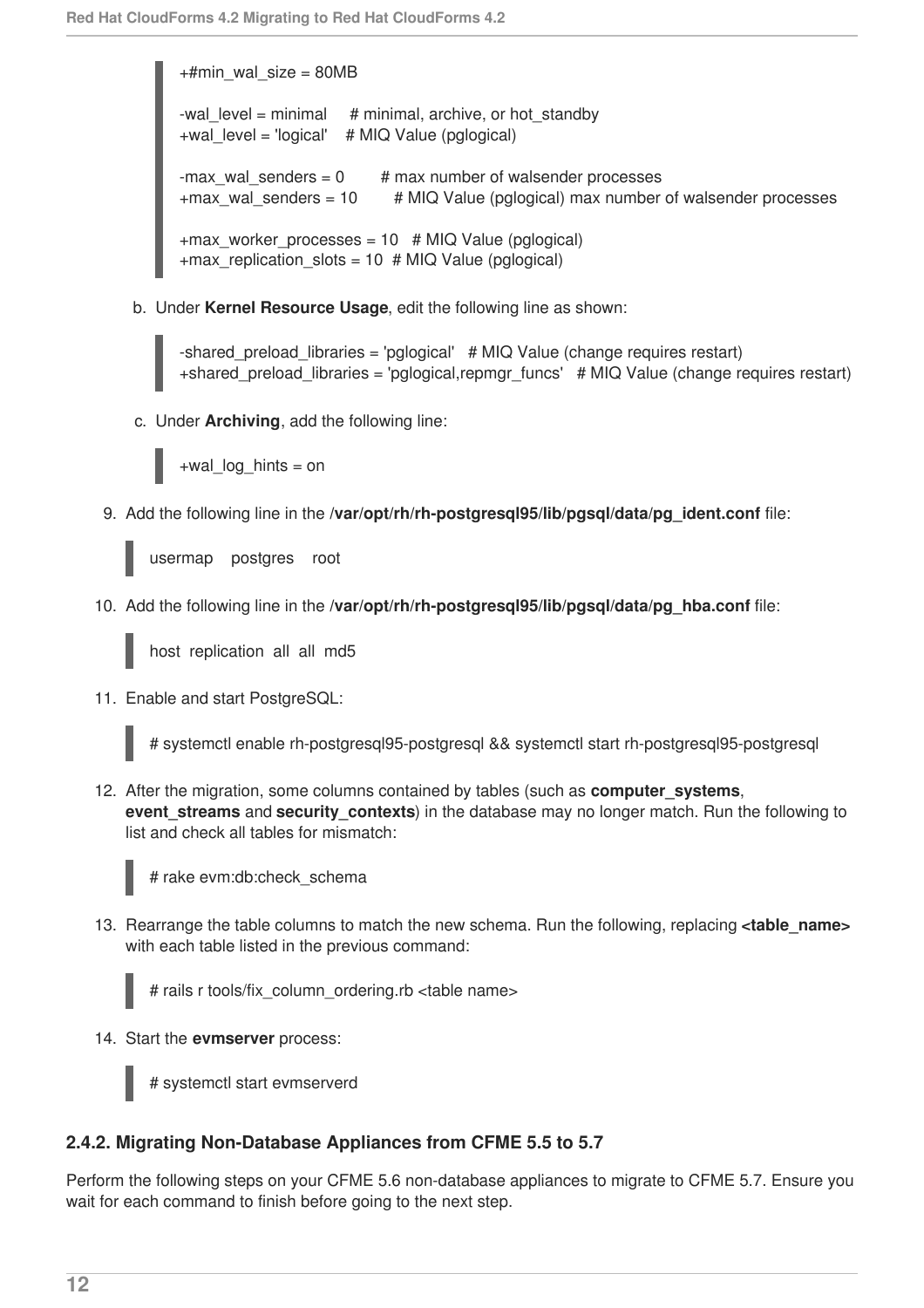

Before migrating non-database appliances, ensure the VMDB appliances for the region are fully up and running.

- 1. Connect to the appliance using SSH.
- 2. Update packages:

# yum update

3. Log out of the appliance, then log back in to fully reload Ruby.



#### **IMPORTANT**

Failure to log out of the old shell environment and back into a new one results in an error reporting the Ruby gem bundle is locked.

To resolve errors from running **bundle install** or failing to log in and out of the old shell environment: log out of the current shell and log back in, then run **yum reinstall cfme-gemset**.

4. Enter the VMDB console:

vmdb

5. Start the **evmserver** process:





#### **NOTE**

To configure replication, see [Configuring](https://access.redhat.com/documentation/en/red-hat-cloudforms/4.2-beta/single/general-configuration/#configuring_database_replication) Database Replication in *General Configuration*.

# **3. UPDATING CLOUDFORMS**

<span id="page-16-0"></span>This chapter details applying software package minor updates (referred to as *errata*) to CloudForms 4.2 appliances.

Appliances must be registered to Red Hat Subscription Manager and subscribed to the update channels required by CloudForms in order to access updates. See *Registering Red Hat CloudForms* in General [Configuration](https://access.redhat.com/documentation/en-us/red_hat_cloudforms/4.2/html-single/general_configuration/#regions) to register and subscribe the appliance.

## <span id="page-16-1"></span>**3.1. Updating the CloudForms Application**

An important part of securing CloudForms is to ensure your appliances use the latest software packages.

The **Red Hat Updates** tab in the CloudForms user interface enables you to check for updates and update registered appliances. Any services requiring a restart to apply updates are automatically restarted as part of the **Red Hat Updates** process.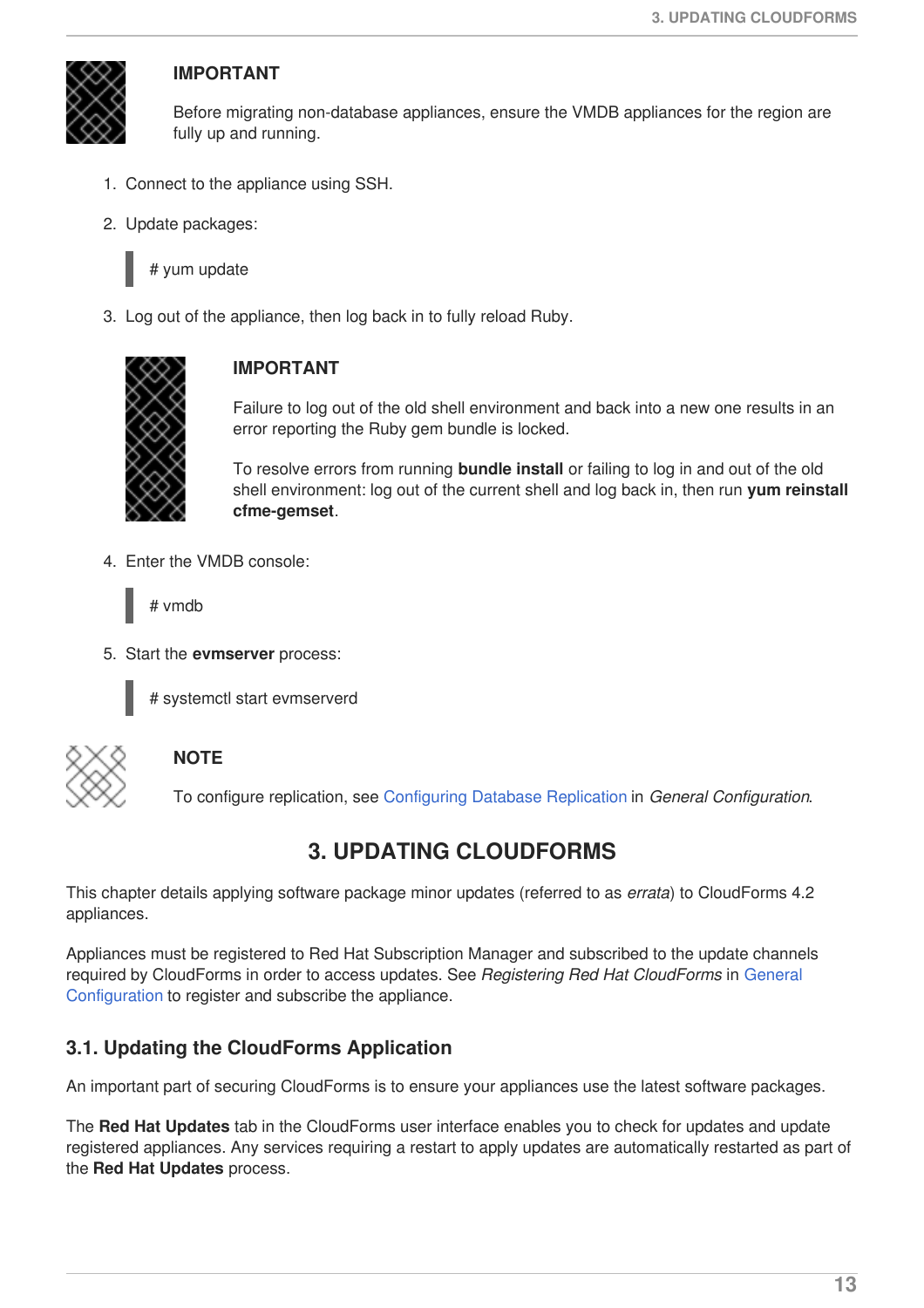

Using the **Red Hat Updates** tab only applies software updates for the CloudForms application. To run the update from the command line, run **yum update cfme\***. See Section 3.2, "Updating All Packages on the Appliance" for [instructions](#page-18-0) on applying Red Hat errata. To upgrade your appliance to CloudForms 4.2 from an earlier version, see Section 1, "Migrating from CloudForms 4.1 (CFME 5.6) to [CloudForms](#page-8-2) 4.2 (CFME 5.7)" and Section 2, "Migrating from CloudForms 4.0 (CFME 5.5) to CloudForms 4.2 (CFME 5.7)".

To apply updates to the CloudForms application:

- 1. From the settings menu, select **Configuration**.
- 2. Select **Region** in the accordion menu and click the **Red Hat Updates** tab.
- 3. Click **Check For Updates** to search the Content Delivery Network (CDN) for any updated CloudForms packages. If an appliance update is available, it will be listed with the available version.
- 4. Click **Apply CFME Update** to install and update CloudForms packages. The CloudForms service will be automatically restarted as needed.



#### **NOTE**

If the appliance is registered to Red Hat Satellite, you can use content views to manage updates for CloudForms. For more information, see [Creating](https://access.redhat.com/documentation/en/red-hat-satellite/6.2/single/content-management-guide#Creating_Content_Views) Content Views in the Red Hat Satellite 6 *Content Management Guide*.

The following options are available in the **Appliance Updates** section of **Red Hat Updates**:

| <b>Option</b>            | <b>Use</b>                                                                                                                                                                                                                                                                                                                                                                                                                                                           |
|--------------------------|----------------------------------------------------------------------------------------------------------------------------------------------------------------------------------------------------------------------------------------------------------------------------------------------------------------------------------------------------------------------------------------------------------------------------------------------------------------------|
| Refresh List             | Refreshes the list of appliances.                                                                                                                                                                                                                                                                                                                                                                                                                                    |
| <b>Check for Updates</b> | Checks for all available CloudForms updates using<br>yum.                                                                                                                                                                                                                                                                                                                                                                                                            |
| Register                 | Attempts to register the appliance if it is not already<br>registered. CloudForms subscribes to the cf-me-5.7-<br>for-rhel-7-rpms rhel-server-rhscl-7-rpms<br>repositories, and to the products designated by Red Hat<br>product certification for subscription-manager registered<br>appliances. The Red Hat Enterprise Linux channels are<br>enabled by default on registration. In addition,<br>CloudForms automatically checks for updates after<br>registering. |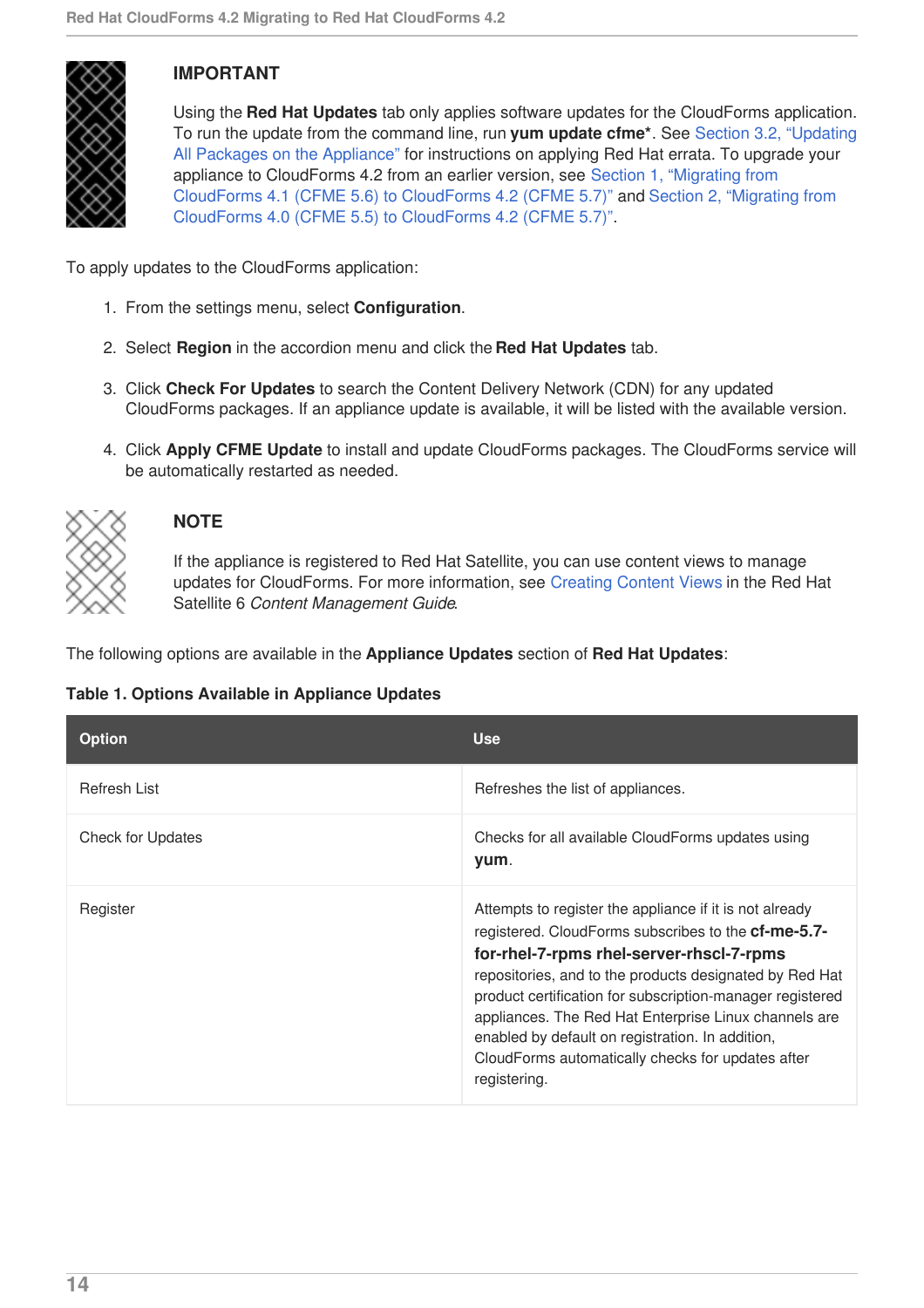<span id="page-18-1"></span>

| <b>Option</b>     | <b>Use</b>                                                                                                                                                                                                                                                                                                                                                                                                                                                                                             |
|-------------------|--------------------------------------------------------------------------------------------------------------------------------------------------------------------------------------------------------------------------------------------------------------------------------------------------------------------------------------------------------------------------------------------------------------------------------------------------------------------------------------------------------|
| Apply CFME Update | Applies updates to CloudForms packages only.<br>Specifically, this option runs the yum -y update<br>cfme-appliance command. This command installs<br>every package listed in the dependency tree if it is not<br>already installed. If a specific version of a package is<br>required, that version of the package is installed or<br>upgraded. No other packages, such as PostgreSQL or<br>Red Hat Enterprise Linux, are updated. The appliance<br>may be rebooted automatically during this process. |

#### <span id="page-18-0"></span>**3.2. Updating All Packages on the Appliance**

You can apply updates to the appliance using the yum command or Red Hat Satellite. This updates all RPMs on the appliance, not just the CloudForms packages. Yum can be used at any time to update any single package or the entire appliance to any new or updated packages available on the subscription.



#### **WARNING**

Updates to the the operating system, CloudForms application or dependent packages may introduce incompatibilities in customized environments. Before applying updates to the appliance, back up the appliance or take a snapshot so that changes can be reverted in production environments if needed.



## **IMPORTANT**

Scheduled downtime is required while updating system packages for the following reasons:

- Some updates may interrupt CloudForms operations.
- Updates for the PostgreSQL database server suspend CloudForms operations.
- System updates may require a reboot of the CloudForms appliance.

To update all packages on the appliance using **yum**, follow the procedure below. To update packages on the appliance using Red Hat Satellite, see Viewing and [Applying](https://access.redhat.com/documentation/en-us/red_hat_satellite/6.2/html/host_configuration_guide/chap-red_hat_satellite-host_configuration_guide-viewing_and_applying_errata) Errata and Configuring and Running Remote Commands in the Red Hat Satellite 6 [documentation](https://access.redhat.com/documentation/en-us/red_hat_satellite/6.2/html/host_configuration_guide/sect-host_configuration_guide-configuring_and_running_remote_commands) for more information.

- 1. Log into each appliance console as the root user and perform the following steps:
	- a. Stop the CloudForms application (the evmserver process) with the following command:



# systemctl stop evmserverd

b. Apply the software updates: